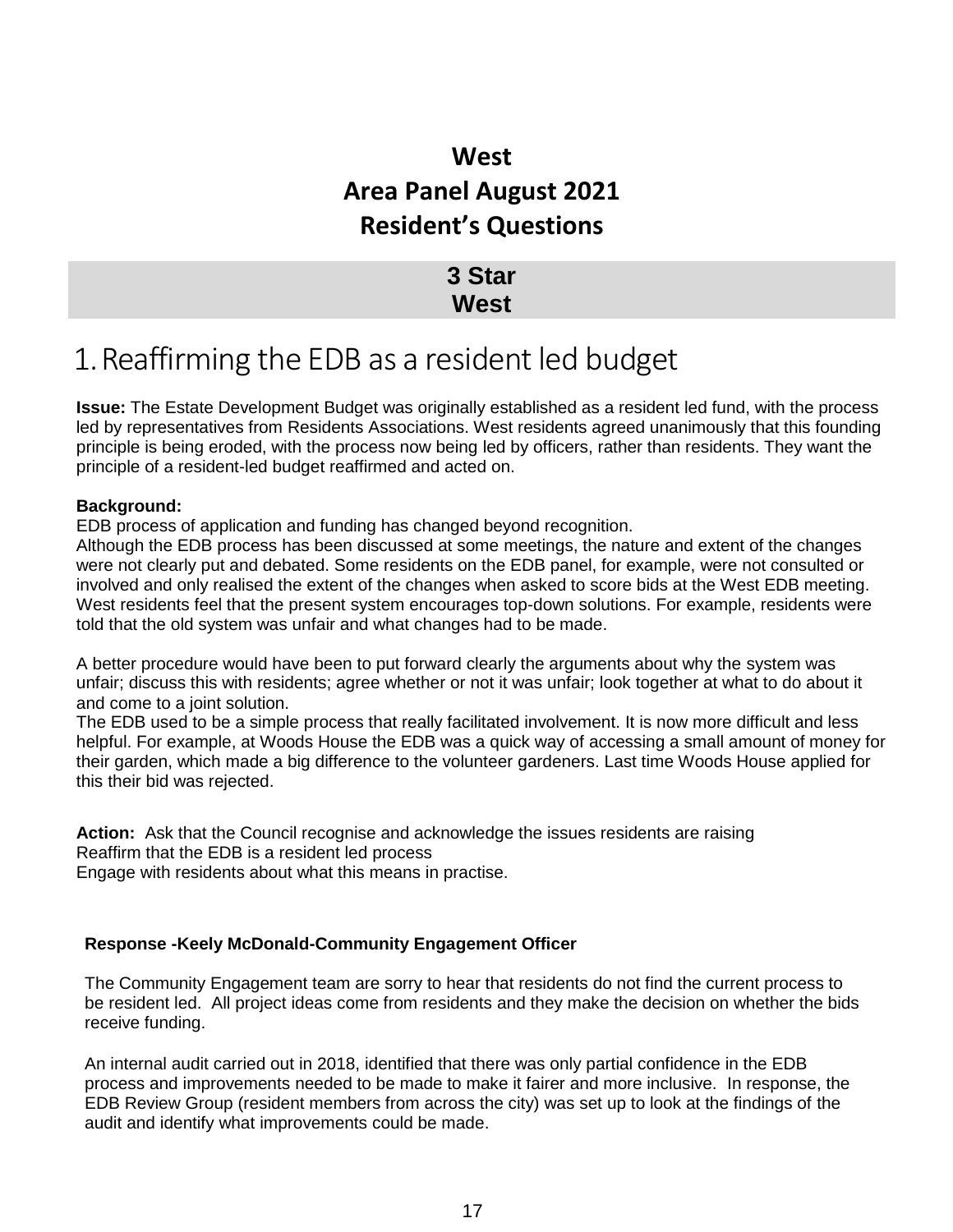This work was then taken on by the Involvement and Empowerment, Service Improvement Group. All Review Group members were offered and encouraged to join the service improvement group, to continue the work and reduce the number of meetings they were attending.

An EDB Task and Finish Group has now been set up to complete the outstanding actions from this work.

The process of applying for EDB and the decision-making structure has not changed. The EDB Panel still decides on quick bids whilst the EDB Area Panel still decides on main bids. Residents are continuing the work of improving the process. The questions groups are asked on the bid form have not changed

The council has a responsibility to ensure the process is fair and inclusive, adheres to financial regulations and accountability, guidance around project feasibility is offered and confirm approval for bids as the landowner/landlord.

In regard to the Repairs and Maintenance team response to EDB bids. We need to carry out a number of checks on bids prior to delivery to ensure that works can be carried out effectively. Delivery time will vary depending on the bid.

We are committed to delivering EDB bids in a timely way however this has been extremely challenging over the last 16 months due to the impact of the Covid-19 and the high number of responsive repairs that the service is currently managing. The Repairs and Maintenance are currently in the process of undertaking significant recruitment, which we expect that this will improve the delivery time for EDB bids.

## 2.Resident Associations and Resident involvement

**Issue:** There is a lot of demoralisation and frustration amongst West Resident Association representatives. The following points were raised:

West residents feel that they are not listened to and their opinions are not considered important. Whether or not this is true, it is significant because it is the experience of residents who are engaging in the consultation process.

West residents often experience their involvement as a box-ticking exercise and that they are being informed about decisions that have already been made, rather than involved in a joint process.

It is very difficult to get even small things done, for example with CityClean and grounds maintenance. There is often no response or on-going communication about the progress of complaints or issues raised. The difficulty of getting things done, and feeling that your voice is not heard, takes a toll on individuals mental and physical health, and means people give up because they come to believe there is no point. It was recognised that COVID has made the situation more difficult, but there are underlying issues about how the council relates and communicates with its residents which are not about COVID and which need to change.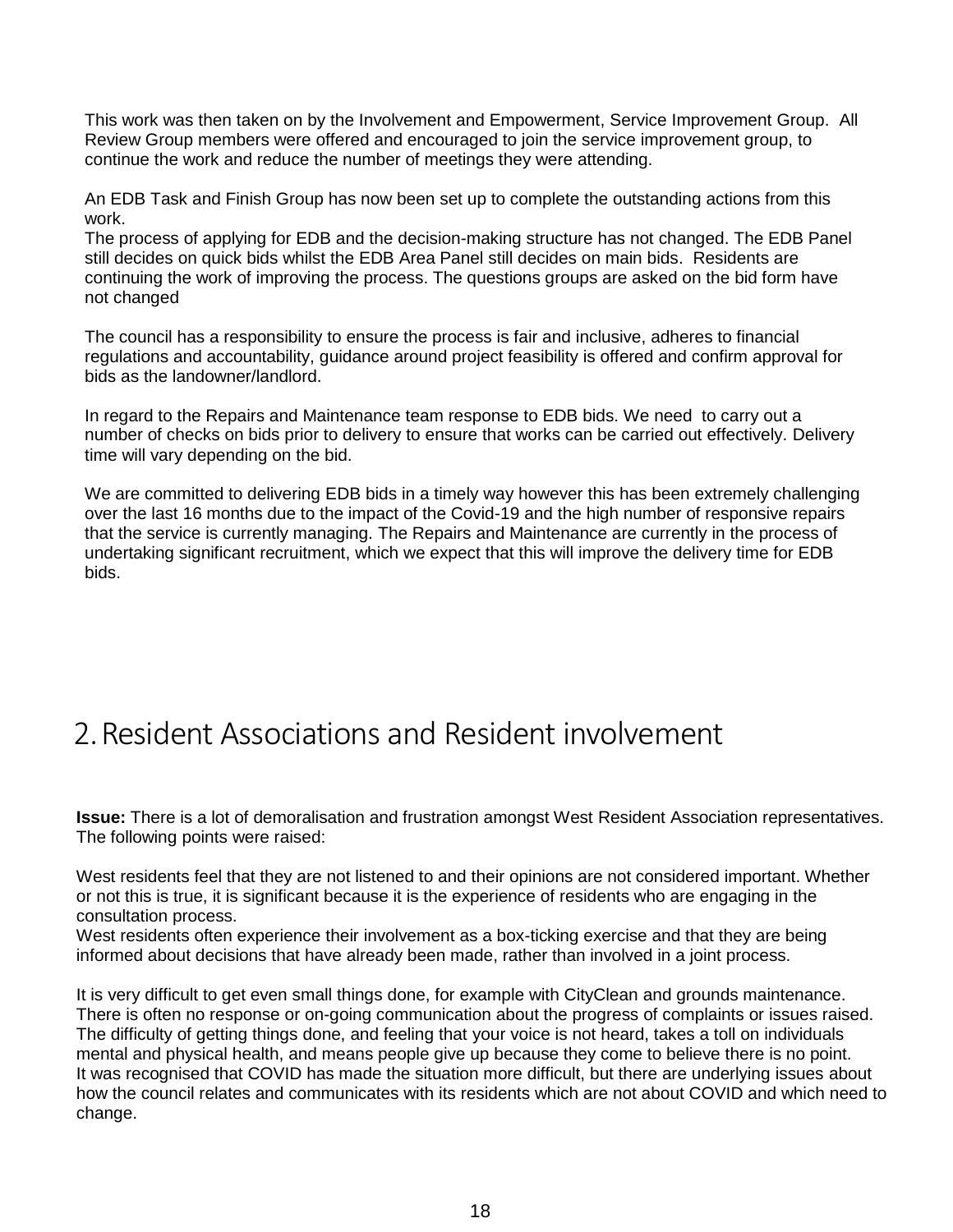### **Action:**

West residents asked for this item to go to Area Panels to (a) register their concerns (b) see if other areas are experiencing similar problems and (c) look for a way forward.

Residents would like clarification as to how are these being actioned and communicated. The question is about communication, so that people know that they are getting things done for what they are being asked for

### **Response Keely McDonald-Community Engagement Officer**

At time of writing, a meeting is being arranged with West residents to listen to the points they've made and see what we need to do to improve communication. This is due to take place early in August. We hope that this meeting will have taken place before the August Area Panel meetings so that we can provide a verbal response.

### **Response: Robert Walker, Head of Operations-City Parks**

- Thank you for your question, I'll answer your points in turn:
- The weather conditions have caused rapid growth, not just to grass but weeds & shrubs, this is the case throughout the city.
- We are not mowing any less longer grass takes longer to cut. To get a quality cut is harder to achieve when the grass is longer & has grown so quickly.
- Weeds are worse not only from the weather but City Parks have not have had the resource during Covid/Isolating staff and this will have had an accumulative affect.
- CityParks are currently within our target of within 3-4 weeks mowing in the majority of Portslade & Hove Park area
	- $\circ$  We have started round 5 in the majority of areas  $-$
	- $\circ$  Oak dene Gardens & Foxway Flint/Forge area where operatives are working currently this round is slightly overdue but is now in process.
- **Ingram Court**: Is not an exception in the amount of growth that the team maintain.
	- $\circ$  There are two full time operatives on this estate, and we have had reports that the maintenance has been very effective prior to the summer weather being creating the excessive growth. There are two rounds – a ride on mowing round and a follow up with a pedestrian mower. The ride on round is faster so may not be completed at the same time & grass areas may look incomplete but should be followed up.
	- $\circ$  Weeds in hard stand areas will be due to no longer using Glyphosate, it will impact these areas.
- **Footpaths/ROW/Bridleways/Twittens** There are some complicated land ownership issues but If they are within CityParks operational maintenance remit we are working to get to them. I have been working in partnership with Cllr Atkinson to work through these issues and determine who is responsible for the maintenance and flagging areas to the correct department. We are engaging contractors where possible if budget allows.
- We do not geographically prioritise areas, all areas have the same targets the exception is prioritising areas that may cause a health & safety hazard.
- Complaints are responded to in the first instance by the team leader for the area.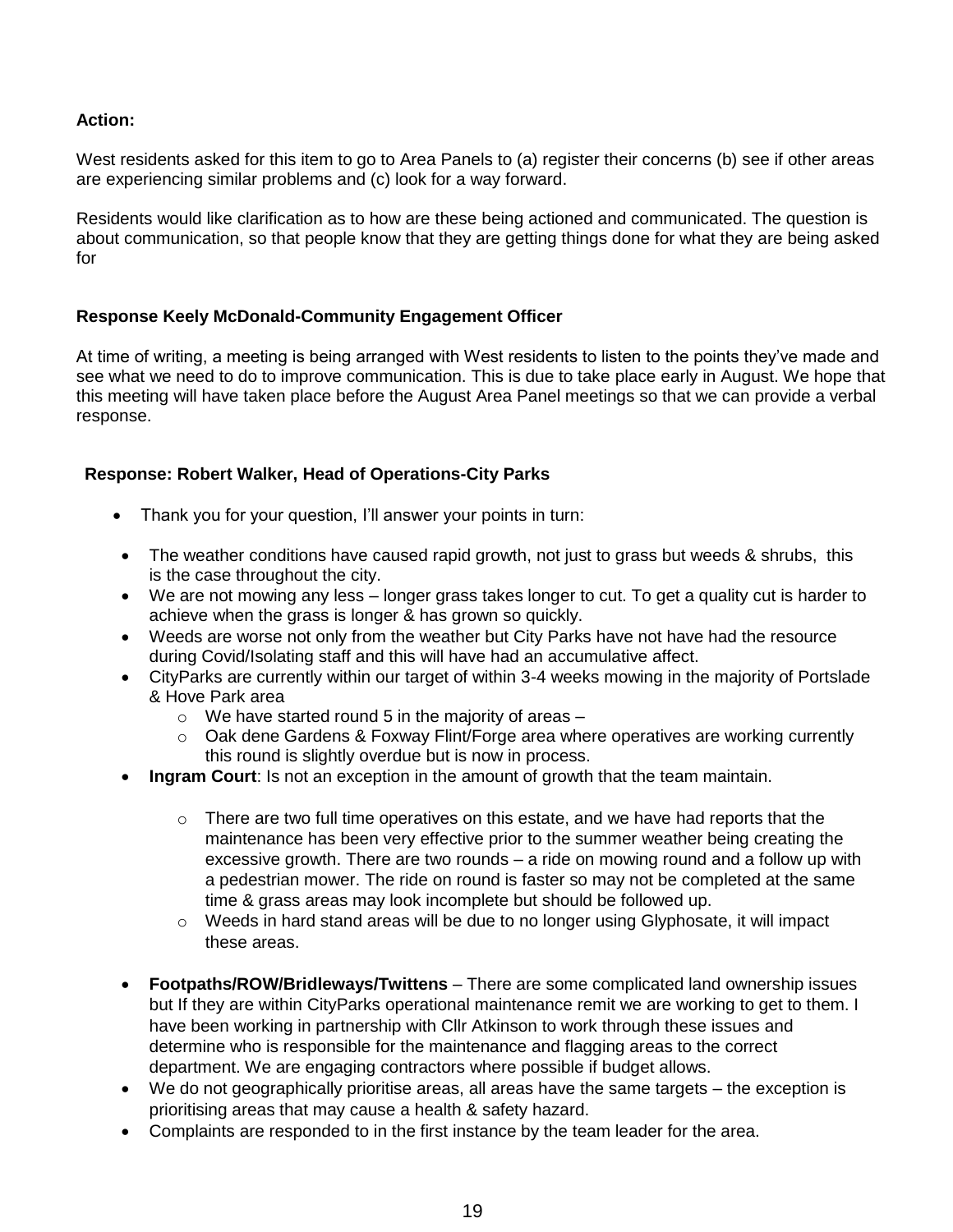### **Jonathon Pyle - Assistant Business Support Manager | City Environment, Hollingdean Depot**

What happens when complaints are made/issues raised for CityClean, what is the process for when complaints are made? Where are they sent to, how are they dealt with?

Complaints received from customers directly into the CityClean Inbox [\(cityclean@brighton-hove.gov.uk\)](mailto:cityclean@brighton-hove.gov.uk) or via a call-back request from Switchboard (for those currently using the Accessibility Line.)

When an expression of dissatisfaction with the service provided by City Clean is first received into the Cityclean inbox, a Customer Advisor (CA) will firstly review the email to assess both the nature of the issue and whether this is the first time the customer has contacted us about the issue. If there has been no previous contact from the customer and the complaint relates to a general issue (such as a missed collection or weeding issue\*,) the CA will provide details of the complaint to the relevant Team Leader and their manager and request that an investigation is carried out and a response provided in order to respond to the customer. The CA will then respond to the customer to advise of the action they have taken and update the customer on the action they have taken.

### *\*Very often for any street cleaning issues the CA will also raise a 'Report A Problem' case which is then sent over to the Streets Team to action.*

If, however, the same customer then contacts us again regarding the same issue, the CA will raise the issue as an "Ops Referral Complaint" via our internal Customer Management system (CHAS), that gets automatically sent through to the relevant Team Leader to investigate. The Team Leader will then investigate the complaint and provide feedback, either directly to the resident (if the resident has requested a response via telephone) or email the CA with the outcome of their investigation, for the CA to update the customer (if the customer has stated they would prefer to be contacted via email.)

If a customer has contacted us and within the body of the email, the customer has requested to raise a complaint, or if the nature of the complaint is more serious (such as staff/crew conduct issues) then the CA will immediately raise a complaint on CHAS irrespective of whether the customer has contacted us before.

Following the recent introduction of a new Customer Management system, all Operations Team Leaders and Manager have 'live' access to all the complaints that have been raised by the CA's and a report can be run at any time. A 10 day turnaround has been agreed with Operations in which to provide feedback to the customer and resolve the complaint, however, it has recently been identified that a number of responses from the Team Leaders fall outside this timeframe and following a meeting on 13<sup>th</sup> July 2021 between the Contact Centre Manager and The Operations Managers, it has been agreed that from next week every Team Leader will book in some designated time each week to respond to any complaints they are responsible for. The Operations Managers have also agreed to review the cases on a regular basis with the Team Leaders to ensure both timely and effective responses are provided.

If the customer remains dissatisfied with the service provide or the outcome of any action taken (or lack of) the CA would offer to raise a Formal Stage 1 Complaint for the customer, under the council's formal complaints procedure. (Previously customers would be advised of how to do this themselves at this stage, however, the CA's are now more pro-active and will offer to raise one on the customers behalf.) It is important to note that customers also have the option or raising a Formal Stage 1 Complaint themselves via the website or by contacting the Customer Feedback Team (CFT) directly without going through any of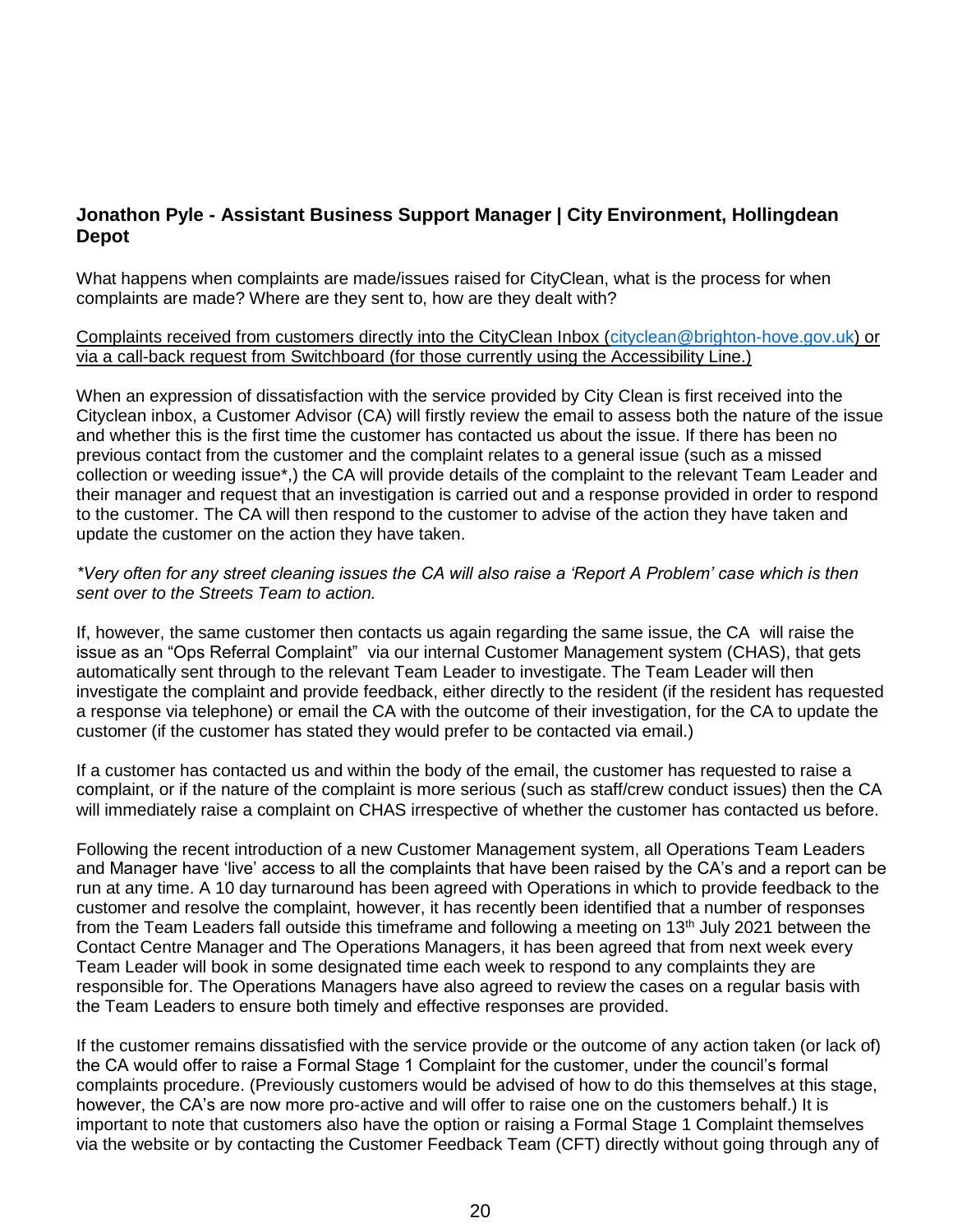the above steps. When a Stage 1 Formal Complaint is raised the customer is sent an acknowledgment of their complaint by the CFT and the complaint is passed on to the relevant Manager at Cityclean to carry out an investigation and respond directly to the customer. The timeframe for these responses is also 10 working days. If the customer remains dissatisfied following their Formal Stage 1 response, the Customer can then escalate the matter to a Stage 2 formal Complaint. At this stage the complaint is reviewed by a Customer Feedback Manager from the council's Customer feedback Team, this may lead to a further independent investigation by them, and can lead to recommendations for service improvement or a specific remedy to the complaint if it is upheld. Stage 2 responses are sent by the Customer Feedback Manager usually within 20 working days.

There is ongoing training to provided to all CA's in respect of how to respond to queries and complaints, with some specific complaints training currently being scheduled for all staff prior to the Environmental Services telephone line re-opening in September. It has been identified , however, that there have been occasions where the above process has not been followed as it should. When this is identified the individuals have been provided with additional training or had their performance managed more formally.

 What are the current communication procedures to let residents know the progress of complaints/issues raised?

If a customer has contacted City Clean via [cityclean@brighton-hove.gov.uk](mailto:cityclean@brighton-hove.gov.uk) or via the Accessibility Line, then they will be advised that the issue has been passed on to the relevant team to investigate and resolve. If a customer has requested a further update then this request will be included in the communication between the CA and the relevant Team Leader.

When a complaint has been raised on CHAS it is then the responsibility of the Team Leader who has been assigned the compliant to either update the customer directly or update the CA in order to provide an update to the customer.

If there is a delay to responding to a Formal Complaint at Stage 1 then the customer should be notified of the reason for the delay and provided with an expected timescale of when they will receive a full response. Following a recent review of this process it was identified this was not always happening and additional measures have been put into place to ensure this does happen going forward.

If you require any further details or would like me to look into any specific queries or complaints from customers that were not resolved satisfactorily, please feel free to pass these details onto me and I will investigate these myself to identify where the process has fallen down and respond with an explanation.

# 3.Lack of Maintenance of estates

**Issue:** Inadequate grass cutting and grounds maintenance.

### **Background:**

Ingram Court: an incomplete job was done when the grass was cut, with some areas left at least 2 feet high, obstructing pavements and causing a hazard. Residents were told these areas had been left as a strimmer was needed, which wasn't available. Weeds are climbing up walls in the carpark and covering paving, fences and buildings.

- North Portslade: alleyway completely overgrown.
- Hangleton and Knoll: overall lack of maintenance to public areas.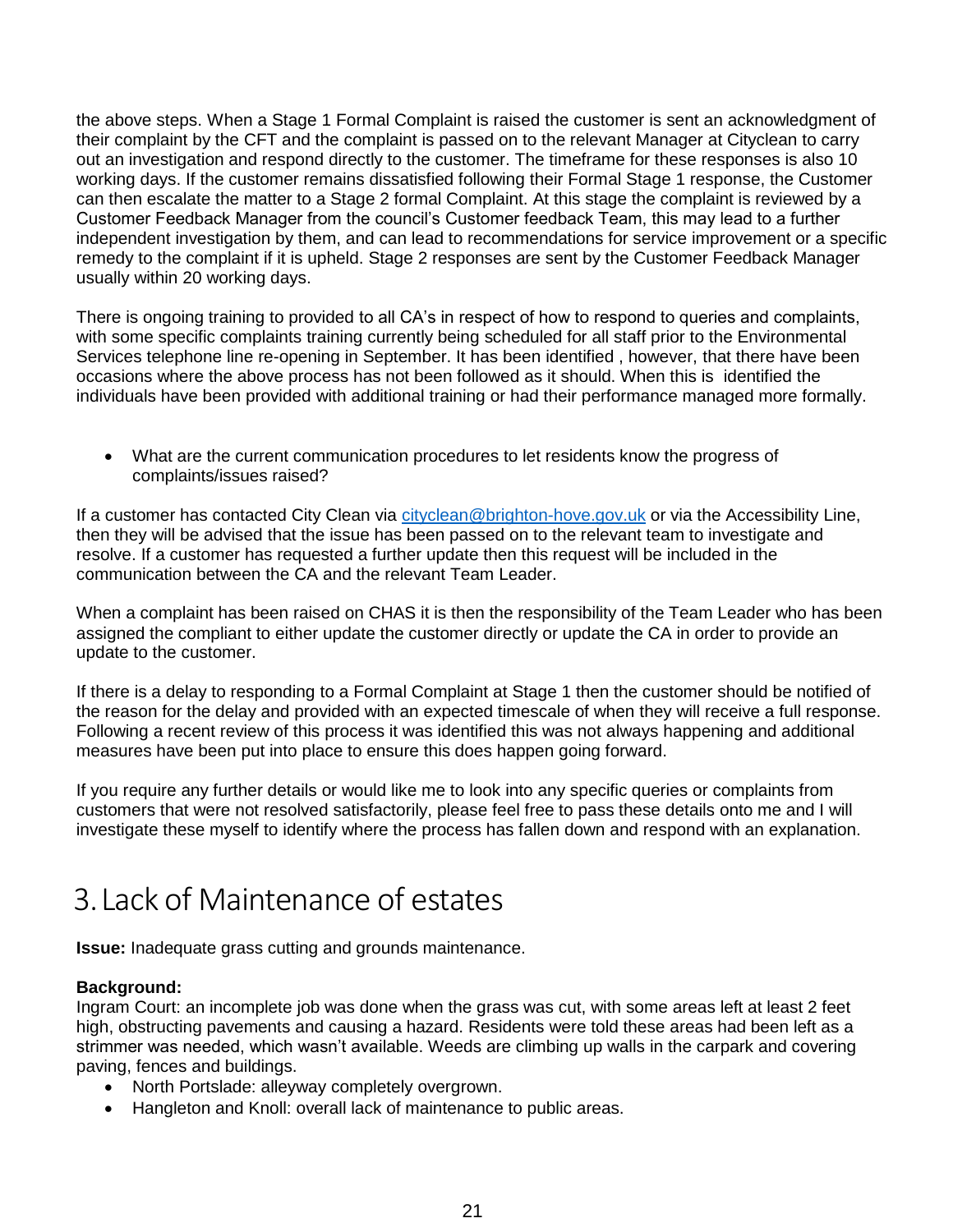- Different areas of the city seem to get different treatment, with some having more regular and frequent grass cutting and maintenance than others.
- Residents attending the Estates Task and Finish group have been disappointed with this and hoped for more progress.

### **Action:**

West residents want to see an improvement in the maintenance of estates generally.

It was agreed that overgrown pathways and public areas can be a health and safety hazard and this must be taken seriously.

They asked for responses to the following issues:

- Why has the grass cutting and grounds maintenance service been so poor?
- What plans are there to improve this service and give value for money?
- How is it decided what area is getting what?
- Why are workers not provided with the correct equipment to complete a job?

### **Response Robert Walker, Head of Operations-City Parks**

We have brought bank cutting specialists contractors with specialist machinery at Fitch Drive which has a similar problem with bank maintenance. I am unable to confirm further detail however, I can confirm that to date none of them have been able to help tackle the problem. In this case it is a steep bank down to the back of a high-rise block. At time of writing in spite of the cutting back of the overgrown bushes two weeks ago, this is still reported to be a continuing problem. A further update will be provided verbally at the next meeting.

## 4.AGM requirements

**Issue:** Residents have been told they must have a generic mobile phone and email address to meet the council's recognition criteria for Residents Associations.

It was agreed it is important residents have an easy way of contacting their Association, but it should be up to the Association to decide what works best for them. One solution should not be imposed by the council. **Action:**

Request for more discussion on (a) how best to facilitate communication between residents and their Association and (b) a more flexible approach to how this is done.

### **Response**

In all areas the use of glyphosate has been stopped, this means that hard surfaces are no longer treated with weed killer. To date no satisfactory substitute has been found, any control on hard surfaces has to be done manually. This is far less effective than chemical control in most situations. We can supply details for any Housing sites where tasks such as grass cutting have been done. This information will be different for different sites.

The situation with verges is quite different to maintenance on Housing land. The Environment Transport and Sustainability Committee will consider whether they change mowing frequencies on verges. The Lewes Rd central reservation is intentionally left long for the wildflowers and will not be cut until September or October. If an area is affecting the vision of drivers it will be cut back.

In relation to verges, as we are behind on cutting, we will not be strimming around lamp posts and spraying around these is no longer an option. There are inconsistencies across the City, these are not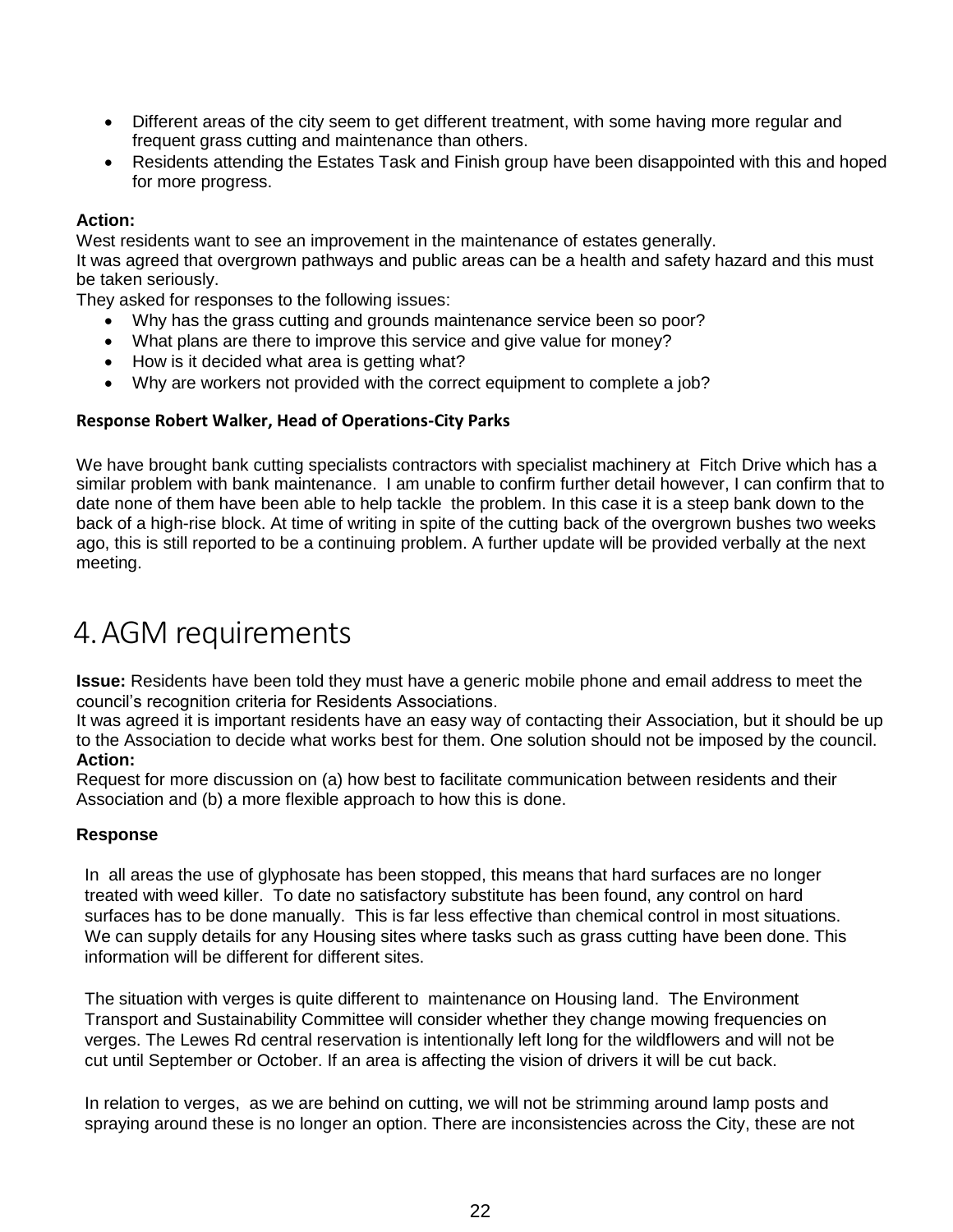intentional and are caused by other operational factors, such as staffing. City Parks currently have contractors and agency staff assisting the gardeners in the north area, due to them having the highest number of staff shortages. We expect staffing levels to improve, once less people need to quarantine due to. notifications on the NHS track and trace app. City Parks will then use the current hot spell to get on top of outstanding work

### **Community Engagement Team**

Thank you for your question. We sent out some AGM guidance to offer support for residents associations with AGMs going forward. In the letter, we stated that new requirements are for residents to have an association phone number and email address. Apologies for the lack of clarity in our initial letter, we acknowledge that these requirements should be flexible for each association and that the community engagement team can support associations in acquiring the phones, phone numbers and email addresses on how they can be used. There is not the expectation for residents to be "on call" or the phone number to be accessible at all times. One example of use could be, that the could be "office hours", the groups could advertise around their area that the phone numbers are available on a certain few hours a week for people to contact them. The community engagement team can support associations and groups in advertising these times.

### **3 Star North**

## 5.Overgrown brambles at the bottom of Davey Drive

*See Minutes of North Area Residents Only Meetings: Items 2 and 6 from 19th January 2021 and Item 2 from 23rd March 2021.*

### **Issue:**

The overgrown brambles on the bank between the bottom of Davey Drive and Horton Road are a hazard for local residents.

Hollingdean Residents Association has tried many different avenues to get this resolved over the last few years but none have resulted in effective action.

### **Background:**

When requests to get the bank cleared regularly were not successful the Residents Association submitted an EDB bid for the work to be done, which was approved in April 2019. The work still wasn't done, and despite ongoing reports and written responses to Area Panel, the matter still hasn't been resolved.

### In a written response to Area Panel  $7<sup>th</sup>$  January 2021 Justine Harris stated:

*"Housing Services will invite representatives from the Residents Association to attend the inspection in the new year. The piece of land belongs to Housing. CityParks are not asked to cut it as they have no safe way of doing this. This bank cannot be cut with a tractor mounted flail I'm (sic) because of the uneven sloped verge at the bottom, obstacles in the verge such as trees/lamp posts etc and the fact that it is single carriageway, however CityParks are going to be purchasing a new machine that may be able to reach further so it will be trying it out. In the meantime CityParks have confirmed that they will endeavour to keep the overgrowth cut back off the path and steps. The only obligation is to stop any overhang onto the highway which includes the footpath."*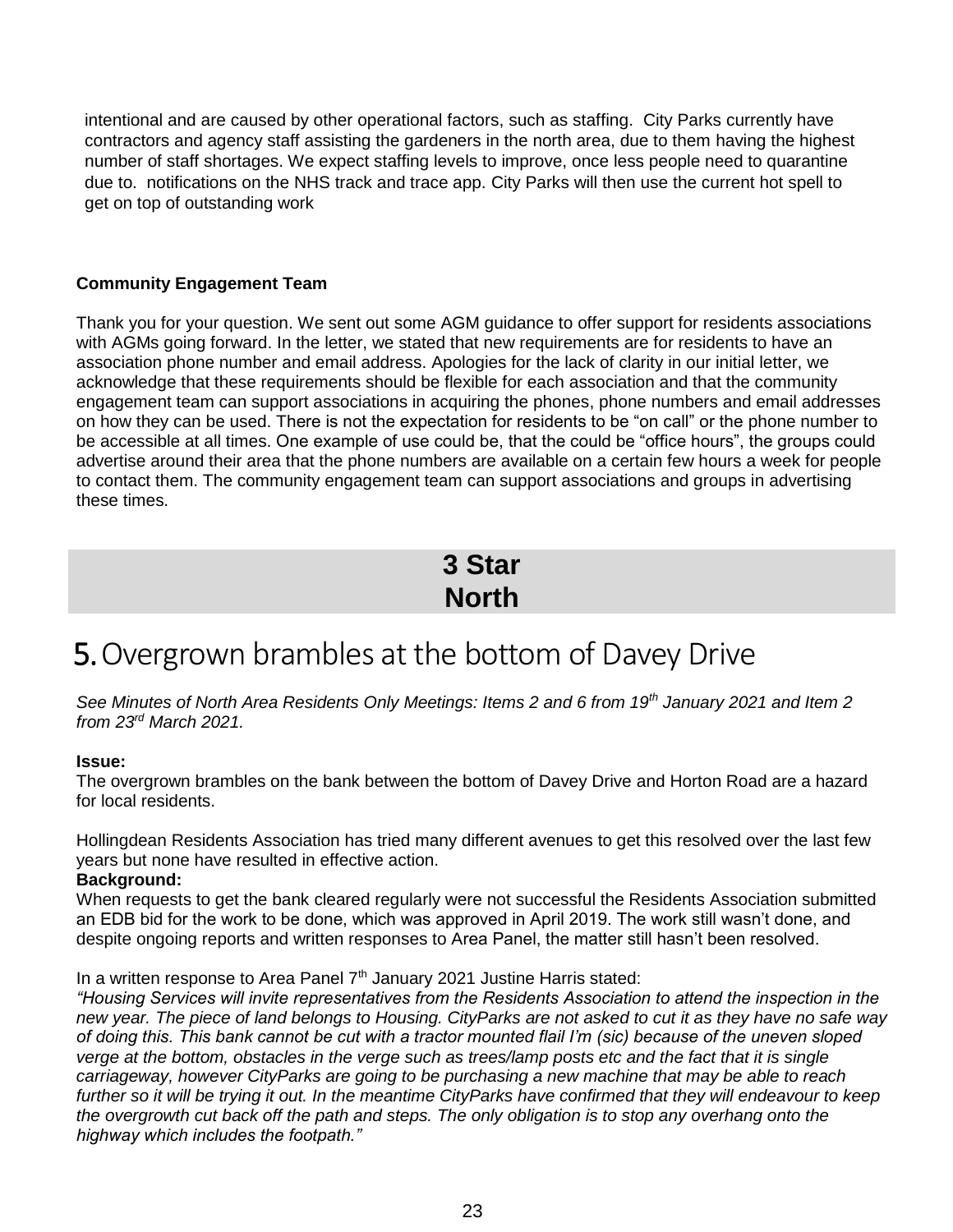However, this didn't result in the bank being cleared and more local people have since been injured, including a young boy on a skateboard whose face was severely cut by the brambles.

The issue was re-submitted to Area Panel on 26<sup>th</sup> May 2021 but no written response was forthcoming. Direct discussions between Hollingdean Residents Association and CityParks have also not resolved this problem, and explanations about a lack of appropriate machinery and a lack of staff have been repeated. Residents' representatives have attended the Estates Task and Finish Group to raise this, as it is recognised that a similar problem exists in other areas of the city. This hasn't yet led to a satisfactory solution, but the discussion is ongoing.

The meeting agreed to respond to this lack of effective action by:

Asking Housing to investigate the use of contractors with suitable equipment to clear the bank. Asking the Health and Safety Officer to inspect the area to assess the risk to local residents and action required to mitigate that risk.

Contacting the Argus to ask them to run a report to highlight the problem.

#### **Action:**

Residents have proposed that the use of external contractors with appropriate machinery be considered to clear overgrown banks. Information is requested on whether this option has been considered and details of the outcome of any attempts to use contractors.

#### **Response**

In all areas the use of glyphosate has been stopped, this means that hard surfaces are no longer treated with weed killer. To date no satisfactory substitute has been found, any control on hard surfaces has to be done manually. This is far less effective than chemical control in most situations. We can supply details for any Housing sites where tasks such as grass cutting have been done. This information will be different for different sites.

The situation with verges is quite different to maintenance on Housing land. The Environment Transport and Sustainability Committee will consider whether they change mowing frequencies on verges. The Lewes Rd central reservation is intentionally left long for the wildflowers and will not be cut until September or October. If an area is affecting the vision of drivers it will be cut back.

In relation to verges, as we are behind on cutting, we will not be strimming around lamp posts and spraying around these is no longer an option. There are inconsistencies across the City, these are not intentional and are caused by other operational factors, such as staffing. City Parks currently have contractors and agency staff assisting the gardeners in the north area, due to them having the highest number of staff shortages. We expect staffing levels to improve, once less people need to quarantine due to notifications on the NHS track and trace app. City Parks will then use the current hot spell to get on top of outstanding work.

## 6.Grass cutting

### **Issue:**

There are ongoing problems with the frequency and quality of grass cutting throughout the area.

### **Background:**

- The grass cutting teams cut some of the grass areas on estates but leave others uncut.
- They don't strim around trees and lampposts, leaving the long grass and weeds to grow.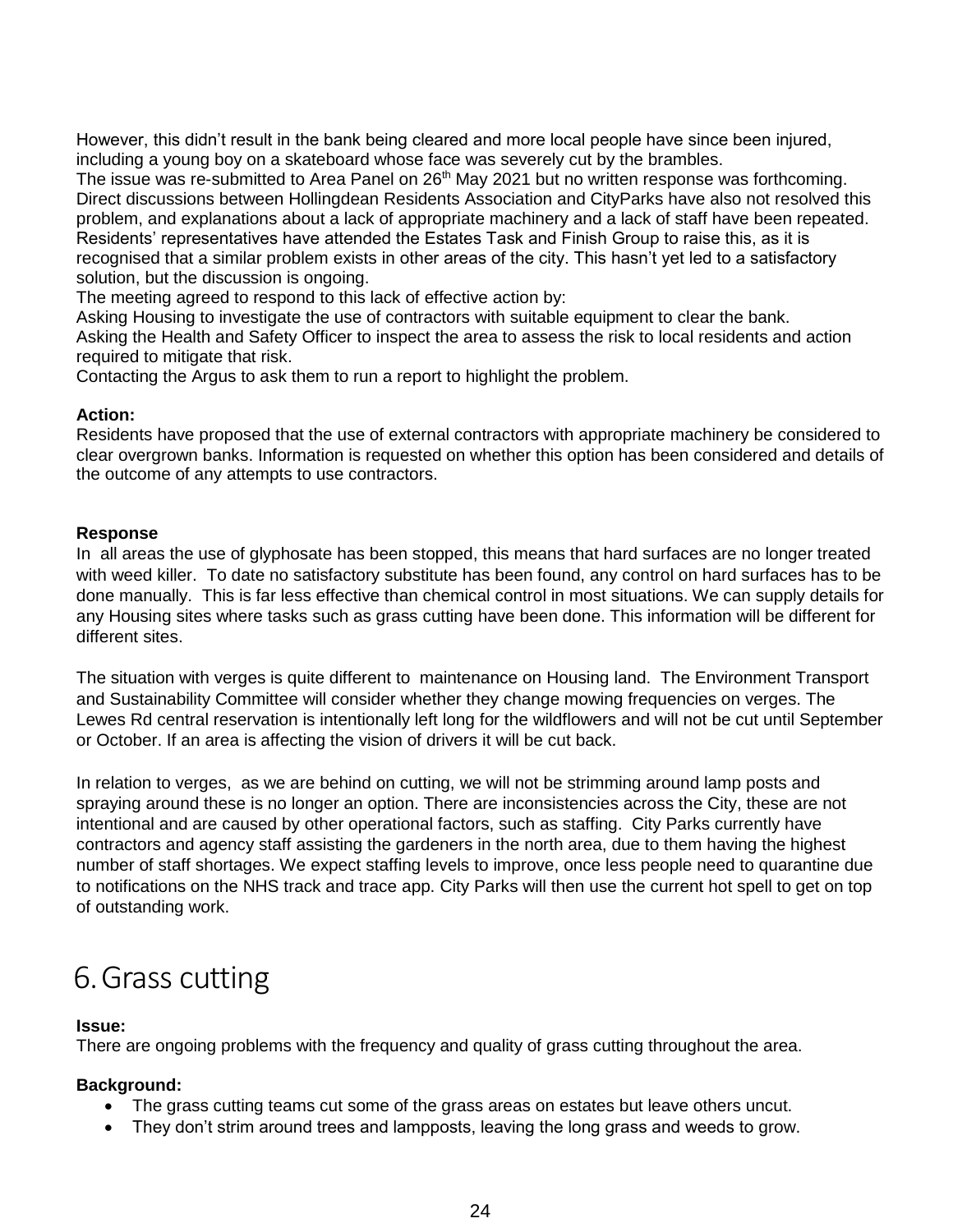- Grass and weeds are left to grow in the cracks in pavements causing a trip hazard for pedestrians.
- The central reservation along Lewes Road and other main roads are not mown, leaving the weeds to grow very tall and obstruct the vision of drivers.

### **Action:**

A report is requested from City Parks on: the planned schedule for grass cutting throughout the north area; and how many tasks on the schedule are being missed or done late.

### **Response – Justine Harris**

In all areas the use of glyphosate has been stopped, this means that hard surfaces are no longer treated with weed killer. To date no satisfactory substitute has been found, any control on hard surfaces has to be done manually. This is far less effective than chemical control in most situations. We can supply details for any Housing sites where tasks such as grass cutting have been done. This information will be different for different sites.

The situation with verges is quite different to maintenance on Housing land. The Environment Transport and Sustainability Committee will consider whether they change mowing frequencies on verges. The Lewes Rd central reservation is intentionally left long for the wildflowers and will not be cut until September or October. If an area is affecting the vision of drivers it will be cut back.

In relation to verges, as we are behind on cutting, we will not be strimming around lamp posts and spraying around these is no longer an option. There are inconsistencies across the City, these are not intentional and are caused by other operational factors, such as staffing. City Parks currently have contractors and agency staff assisting the gardeners in the north area, due to them having the highest number of staff shortages. We expect staffing levels to improve, once less people need to quarantine due to notifications on the NHS track and trace app. City Parks will then use the current hot spell to get on top of outstanding work.

## 7.Estate Development Budget – Communication

### **Issue:**

There are ongoing problems with communication after bids have been submitted by Residents Associations. This needs to be improved so that:

- the specification of work can be clarified before it commences
- the work can be checked afterwards
- local residents affected by work can be kept informed

### **Action:**

Residents are requesting that the procedures for EDB bids be reviewed to ensure Residents Associations are:

- informed of the outcome of all bids:
- contacted before work is carried out to check the location and specification; and
- informed when the work is completed so they can check it has been carried out correctly.